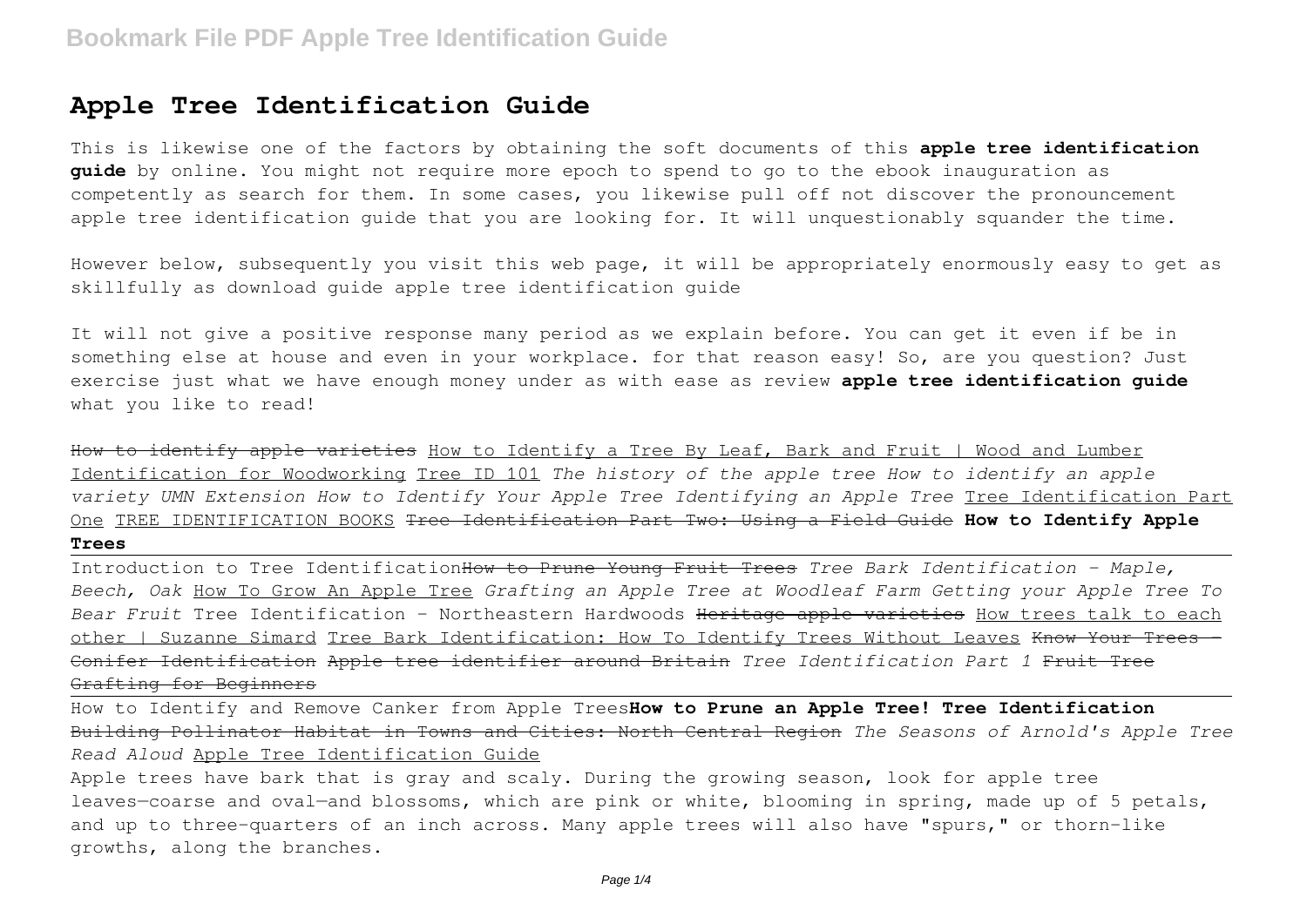## **Bookmark File PDF Apple Tree Identification Guide**

#### How to Identify Apple Trees | Hunker

Apple identification. This website will help you identify apple varieties. If you have an unknown apple variety that you want to identify you can compare the key features you see on it with dozens of attributes and variety characteristics listed on this website. The identification system is being trialled at several sites (fall 2013) and is being extended in response to feedback from partner organizations.If you find any problems please get in touch with us.

#### How to identify apple varieties

One way to identify the type of apple tree you have found is to inspect the apples that are growing on it. The characteristics of the fruit can be the deciding factor in telling you the name of...

#### How to Identify Apple Trees by Looking at Apples | Home ...

Apple Tree Leaf Identification Similarities. All apple trees have leaves that share three features. Apple trees, cultivated or wild, are deciduous, ... Color. The color of the domestic apple leaf is usually a dark shade of green on its upper surface, with the lower... Shapes. While apple trees have ...

#### Garden Guides | Apple Tree Leaf Identification

1. Size The apple tree does not have large leaves like leaves of teak or mango leaves. Usually the apple leaf measuring... 2. Color Apple leaves have a rather dark color at the top, while the bottom surface is more green. There are several... 3. Form apple leaves Many of Apple leaves are oval ...

#### Apple Tree Leaves, How to Identify?

fruitID helps identify apple cultivars and other fruit cultivars accurately as part of our efforts to conserve heritage varieties and orchards.

#### fruitID | Apple Identification | Apple Varieties | Apple ...

Crabapple Tree Identification Identification. Crab apple trees grow wild along river banks, near hedges and woodlands. They need nutrient-rich soil... Leaves. Leaves of the crab apple tree alternate on branches as opposed to being opposite to each other. The leaves fall... Blossoms. Crab apple ...

## Garden Guides | Crabapple Tree Identification

Look at the "eye" of the apple. The bottom of the apple, where the flower used to be, is called the eye of the apple. The eye is identified as opened or closed, and it may have some markings that will give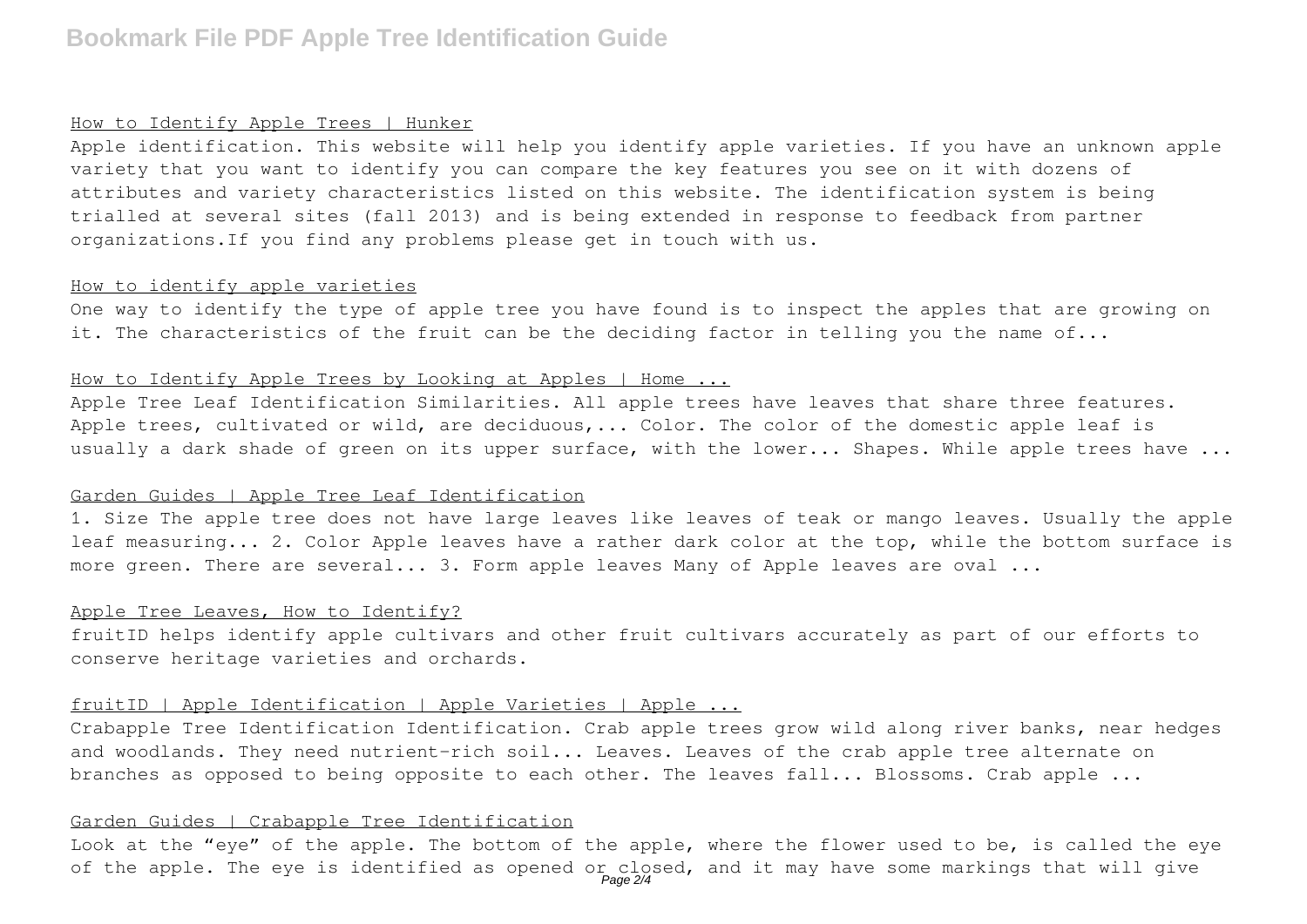## **Bookmark File PDF Apple Tree Identification Guide**

you a hint to the variety of the apple at hand.

#### How to Identify Apples: 11 Steps (with Pictures) - wikiHow

Identifying trees that commonly grow in Colorado and the Rocky Mountain Region. Click on images of Samaras, Seed Pods, Fruits, Berries, Cones and Nuts to enlarge. See: Conifers. Apples. Apple, Crabapple. Aspen ~ Seeds. Buckeye, Ohio ~ Fruit. Catalpa, Western ~ Pods. Cottonwood, Plains ~ Seeds.

#### Tree Identification by Seeds and Fruits - Identifying Trees

Tree Identification Field Guide Our illustrated, step-by-step process makes it easy to identify a tree simply by the kinds of leaves it produces. Begin identifying your tree by choosing the appropriate region below.

#### What Tree Is That? Tree Identification Guide at arborday.org

How to Identify Trees By Leaf Shape. The shape of a leaf can also give clues when identifying broadleaf tree species. Common leaf identification shapes include ovate (egg shaped), lanceolate (long and narrow), deltoid (triangular), obicular (round) and cordate (heart shaped).

#### Tree Identification: How to Identify Different Types of Trees

Minnesota is home to 53 native tree species. The first step to identify a tree is to determine whether it is coniferous or deciduous. Coniferous trees have needles and seeds in cones. Deciduous trees have leaves and covered seeds. Deciduous trees drop their leaves in the fall while coniferous trees ...

#### Minnesota's native trees | Minnesota DNR

Apple identification. Skin. Stem / Cavity. Shape / Size. Basin. Core / Seeds. Flesh / Flavor. Cultural / Uses. Select the attributes below that most closely match the variety you are trying to identify.

#### Identify your apple variety by comparing its ...

The distinctive leaves that grow out of the branches and form the green crown. The central column or trunk, which is covered with bark. The network of roots that anchor the trunk into the ground. The branches and twigs that grow out of the trunk, above ground, in different configurations.

#### Tree Identification - Tree Musketeers

To help with Identification have a look at www.fruitid . Lots of pictures of all stages, sections, the eye and stalk etc. etc. Far more exhaustive then on my website. Or try www.brogdalecollections.org/fruit-